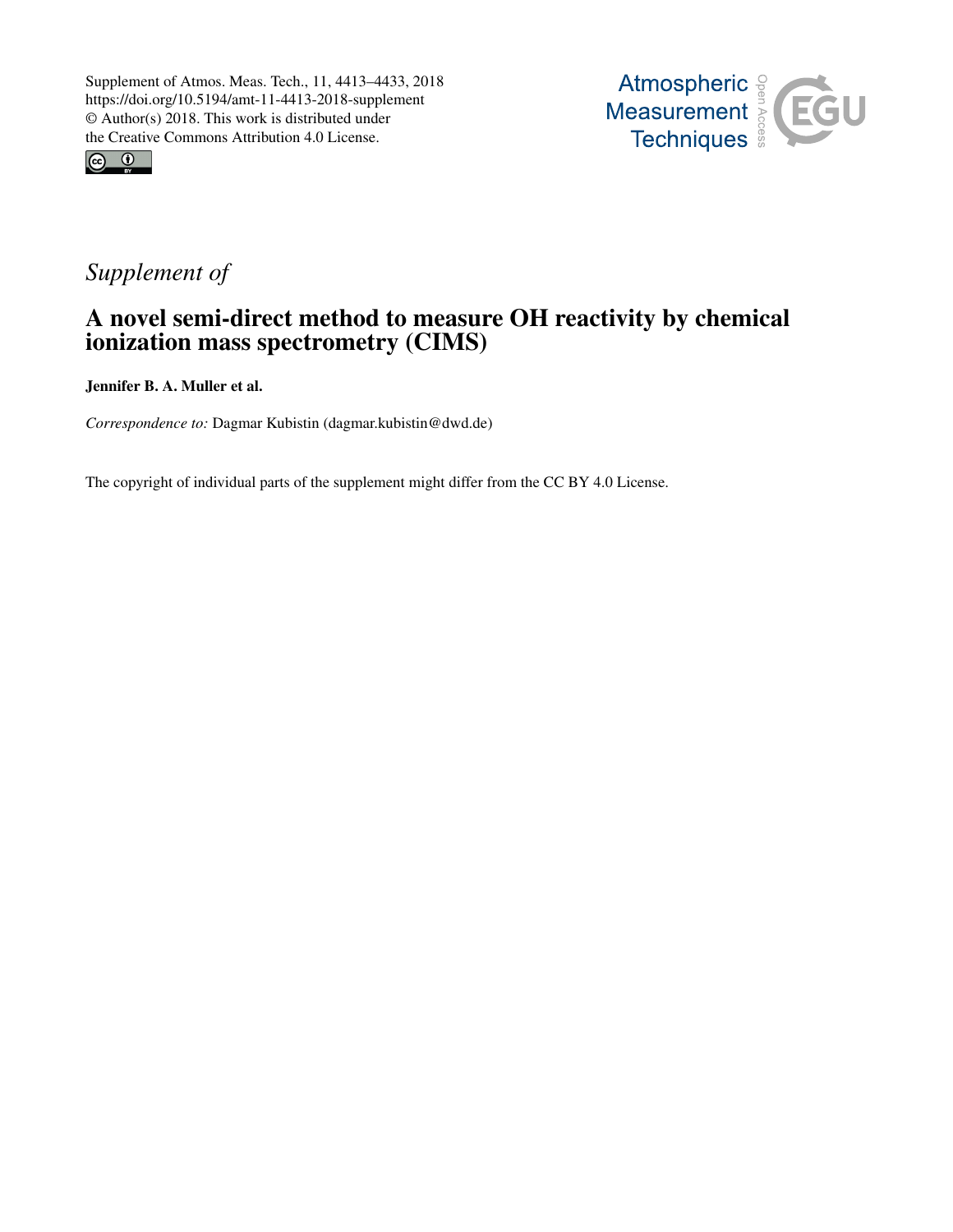## S1. FACSIMILE 0D modelling of chemistry within CIMS flow tube

The following chemical mechanism has been used for the simulations described in the main paper. Only the reactions relevant to the results discussed in the main text are shown in Table S1.

Concentrations and parameters that are initialised for the flow tube experiments:

OH wall loss,  $HO_2$  wall loss,  $O_2$ ,  $N_2$ ,  $H_2O$ ,  $HO_2$ ,  $NO$ ,  $NO_2$ ,  $CO$ ,  $OH$ ,  $H_2SO_4$ ,  $C_3H_8$ 

All other species are initialised zero.

 $RO<sub>2</sub>$  are lumped and represent  $RO<sub>2</sub> = IC<sub>3</sub>H<sub>7</sub>O<sub>2</sub> + NC<sub>3</sub>H<sub>7</sub>O<sub>2</sub>$ 

| Reaction                                                      |                                     | Rate constant                 | Comment                   |
|---------------------------------------------------------------|-------------------------------------|-------------------------------|---------------------------|
|                                                               |                                     | at $T = 284$ K, $p = 995$ hPa |                           |
| $OH + CO$                                                     | $= H + CO2$                         | $1.1 \times 10^{-13}$         |                           |
| $OH + CO$                                                     | $= HOCO$                            | $1.3 \times 10^{-13}$         |                           |
| $HOCO + O2$                                                   | $= HO2 + CO2$                       | $2.0 \times 10^{-12}$         |                           |
| $OH + NO2$                                                    | $=$ HNO <sub>3</sub>                | $1.4 \times 10^{-11}$         |                           |
| $HO2 + NO$                                                    | $= OH + NO2$                        | $8.1 \times 10^{-12}$         |                           |
| $HO_2 + NO_2$                                                 | $= HO_2NO_2$                        | $1.3 \times 10^{-12}$         |                           |
| $OH + NO$                                                     | $=$ HONO                            | $8.0 \times 10^{-12}$         |                           |
| $OH + HO2$                                                    | $= H_2O + O_2$                      | $1.1 \ge 10^{-10}$            |                           |
| $HO_2 + HO_2$                                                 | $= H_2O_2 + O_2$                    | $1.5 \times 10^{-12}$         |                           |
| $SO_2+OH$                                                     | $=$ HSO <sub>3</sub>                | $1.0 \times 10^{-12}$         |                           |
| $HSO_3 + O_2$                                                 | $= SO_3 + HO_2$                     | $4.4 \times 10^{-13}$         |                           |
| $SO_2 + HO_2$ = $SO_3 + OH$                                   |                                     | $1.0 \ge 10^{-18}$            |                           |
|                                                               | $SO_2+IC_3H_7O_2 = SO_3+IC_3H_7O$   | $3.5 \times 10^{-17}$         | $\ast$                    |
|                                                               | $SO_2+NC_3H_7O_2 = SO_3 + NC_3H_7O$ | $3.5 \times 10^{-17}$         | $\ast$                    |
|                                                               | $SO_3+H_2O+H_2O = H_2SO_4 + H_2O$   | $8.4 \times 10^{-31}$         |                           |
| <b>OH</b>                                                     | $= N2$                              | $8.2 s^{-1}$                  | OH wall loss rate         |
| HO <sub>2</sub>                                               | $= N_2$                             | $0 s^{-1}$                    | $HO2$ wall loss rate      |
| $OH + C_3H_8 = IC_3H_7O_2$                                    |                                     | $9.8 \times 10^{-13}$         | branching ratio $= 0.736$ |
| $OH + C_3H_8$ = NC <sub>3</sub> H <sub>7</sub> O <sub>2</sub> |                                     | $9.8 \times 10^{-13}$         | branching ratio $= 0.264$ |
|                                                               | $IC_3H_7O_2 + NO = IC_3H_7O + NO_2$ | $9.6 \times 10^{-12}$         | branching ratio $= 0.958$ |
|                                                               | $NC_3H_7O_2 + NO = NC_3H_7O + NO_2$ | $9.9 \times 10^{-12}$         | branching ratio $= 0.980$ |
| $IC_3H_7O$                                                    | $= CH3COCH3 + HO2$                  | 6.7 x $10^{-15}$              | $k \times [O_2]$          |
| $NC_3H_7O$                                                    | $= C2H5CHO + HO2$                   | $1.1 \ge 10^{-14}$            | $k \times [O_2]$          |
| $IC_3H_7O_2 + HO_2 = IC_3H_7OOH$                              |                                     | $2.8 \times 10^{-11}$         | $k \times 0.520$          |
| $IC_3H_7O_2 + NO = IC_3H_7NO_3$                               |                                     | $9.6 \times 10^{-12}$         | branching ratio $= 0.042$ |
| $IC_3H_7O_2$                                                  | $= N_{2}$                           | $3.2 \times 10^{-14}$         | $k \times [RO2]$          |
| $NC_3H_7O_2 + HO_2 = NC_3H_7OOH$                              |                                     | $2.8 \times 10^{-11}$         | $k \times 0.520$          |
| $NC_3H_7O_2 + NO = NC_3H_7NO_3$                               |                                     | $9.9 \times 10^{-12}$         | branching ratio $= 0.020$ |
| $NC_3H_7O_2$                                                  | $= N2$                              | $6.5 \times 10^{-13}$         | $k \times [RO2]$          |

\* These rate constants are estimates based on analogy reactions  $SO_2 + HO_2$  and  $SO_2 + CH_3O_2$ . They should be considered uncertain and as an upper limit.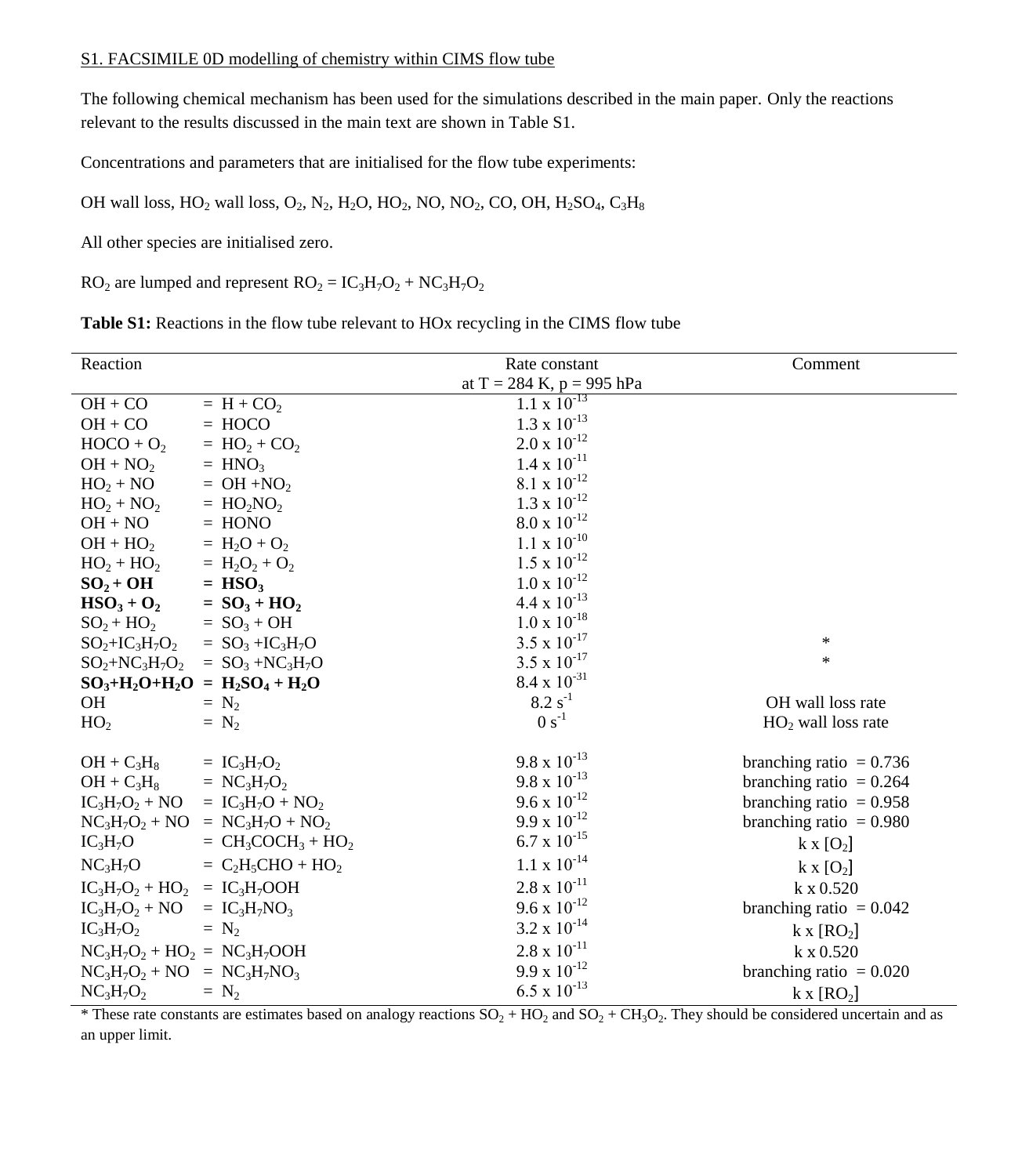The following reactions are added to those in Table S1 when tagging for recycled OH (OHrec) is used and  $H_2SO_4$  production pathways are separated:

| $OHrec + CO$     | $= H + CO2$                 |
|------------------|-----------------------------|
| $OHrec + CO$     | $= HOCO$                    |
| OHrec + $NO2$    | $=$ HNO <sub>3</sub>        |
| $HO_2 + NO$      | $=$ OHrec + NO <sub>2</sub> |
| $OHrec + NO$     | $=$ HONO                    |
| OHrec + $HO2$    | $= H_2O + O_2$              |
| OHrec + $C_3H_8$ | $= IC_3H_7O_2$              |
| OHrec + $C_3H_8$ | $= NC3H7O2$                 |
| OHrec            | $= N_2$                     |

| $SO_2 + OHrec$                                                                                               | $=$ HSO <sub>3</sub> rec |
|--------------------------------------------------------------------------------------------------------------|--------------------------|
| $HSO_3$ rec + $O_2$                                                                                          | $= SO3OHrec + HO2$       |
| $SO_3$ OHrec + H <sub>2</sub> O + H <sub>2</sub> O = H <sub>2</sub> SO <sub>4</sub> OHrec + H <sub>2</sub> O |                          |

| $SO_2 + HO_2$            | $= SO3HO2 + OHrec$     |
|--------------------------|------------------------|
| $SO_3HO_2 + H_2O + H_2O$ | $= H_2SO_4HO_2 + H_2O$ |

| $SO_2 + IC_3H_7O_2$      | $= SO_3RO_2 + IC_3H_7O$ |
|--------------------------|-------------------------|
| $SO_2 + NC_3H_7O_2$      | $= SO_3RO_2 + NC_3H_7O$ |
| $SO_3RO_2 + H_2O + H_2O$ | $= H_2SO_4RO_2 + H_2O$  |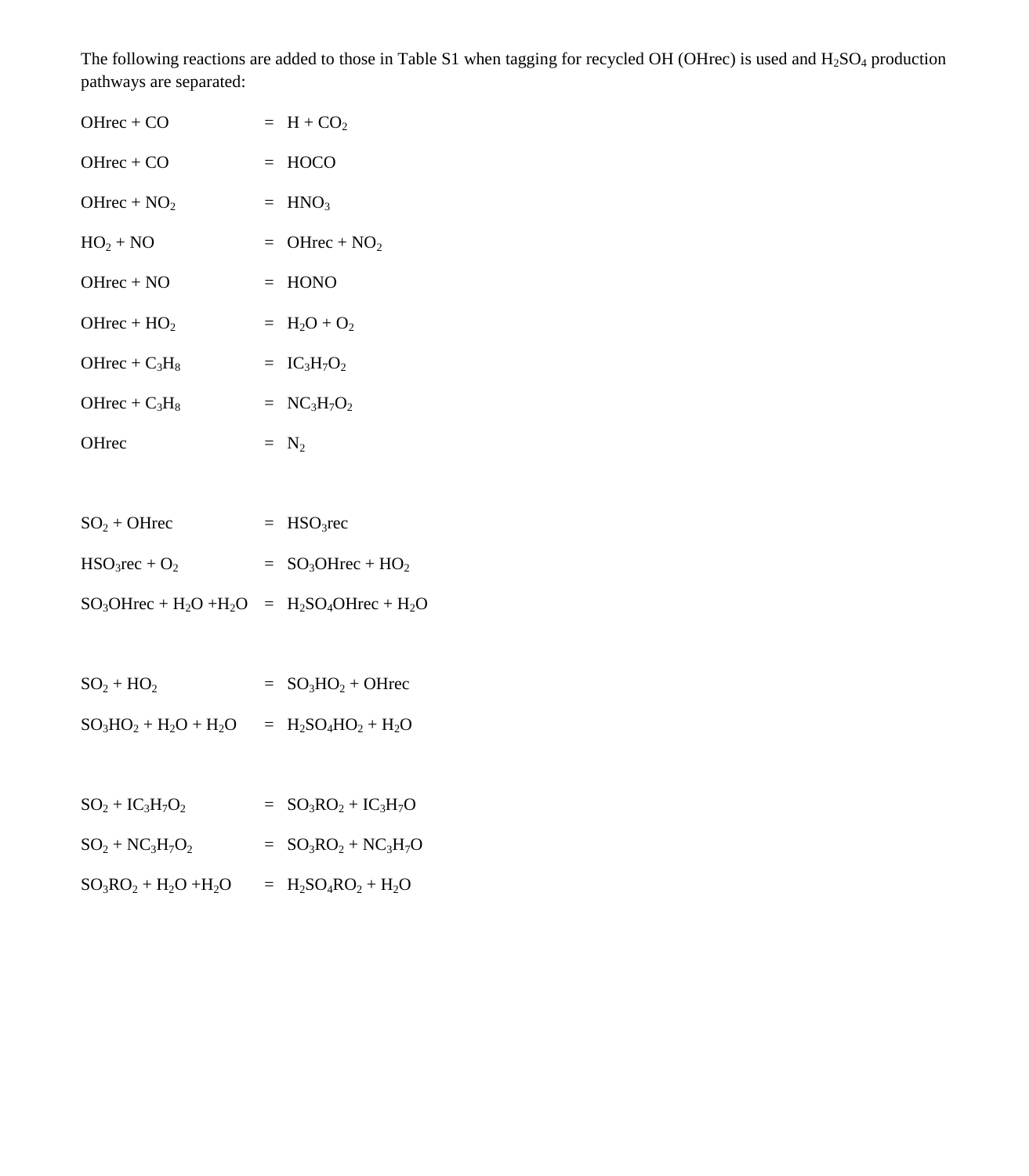## S2. OH kinetic rate constants

Recommended rate constants from both IUPAC (Atkinson et al., 2006) and JPL assessments (Burkholder et al., 2015) are provided with uncertainty factors, which are considered here. Also discrepancies coming from the difference between recommendations are assessed for cases CO and  $C_3H_8$  as OH reactants (Table S2). IUPAC standard temperature of 273.15 K and pressure of  $10<sup>5</sup>$  Pa are used here in the calculations of OH reactivity.

**Table S2**: Comparison of uncertainties in scaling rate from uncertainties and differences in kinetic rate constants for OH reactants CO and propane

| OH reactant                                         | Carbon monoxide (CO)                              | Propane $(C_3H_8)$                    |
|-----------------------------------------------------|---------------------------------------------------|---------------------------------------|
| Reaction(s)                                         | $k = k_1 + k_2$                                   | $k: OH + C_3H_8 \rightarrow$ products |
|                                                     | $k_1$ : OH + CO $\rightarrow$ H + CO <sub>2</sub> |                                       |
|                                                     | $k_2$ : OH + CO + M $\rightarrow$ HOCO + M        |                                       |
| Uncertainty in $srCIMS$ based on IUPAC              | 11 %                                              | 5 %                                   |
| rate constant uncertainty (1 sigma)                 |                                                   |                                       |
| Uncertainty in sr <sub>CIMS</sub> based on JPL rate | 12 %                                              | 7 %                                   |
| constant uncertainty (1 sigma)                      |                                                   |                                       |
| Difference in means between                         | $<$ 4 % $*$                                       | 3 %                                   |
| recommendations                                     |                                                   |                                       |

\* This includes an additional IUPAC recommendation for k directly, valid for  $T = 200-300$  K and  $p = 0-1$  bar N<sub>2</sub>

For CO as OH reactant, the 1 sigma uncertainty in the mean scaling rate is 11 % for IUPAC and 12 % for JPL recommendations. The difference in CIMS scaling rates from using the different recommendations is less than 4 % (Table S2), showing that the uncertainties in the rate constants themselves dominate the uncertainty in the scaling rate. Therefore the difference between recommendations is compatible within the uncertainties of the rate constant themselves.

In the case of propane as OH reactant, the 1 sigma uncertainty in the mean scaling rate is 5 % and 7 % for IUPAC and JPL recommendations respectively. The difference in mean calculated OH reactivity for the two recommendations is 3 %. The difference between recommendations is therefore at the order of the 1 sigma uncertainty of the rate constant themselves.